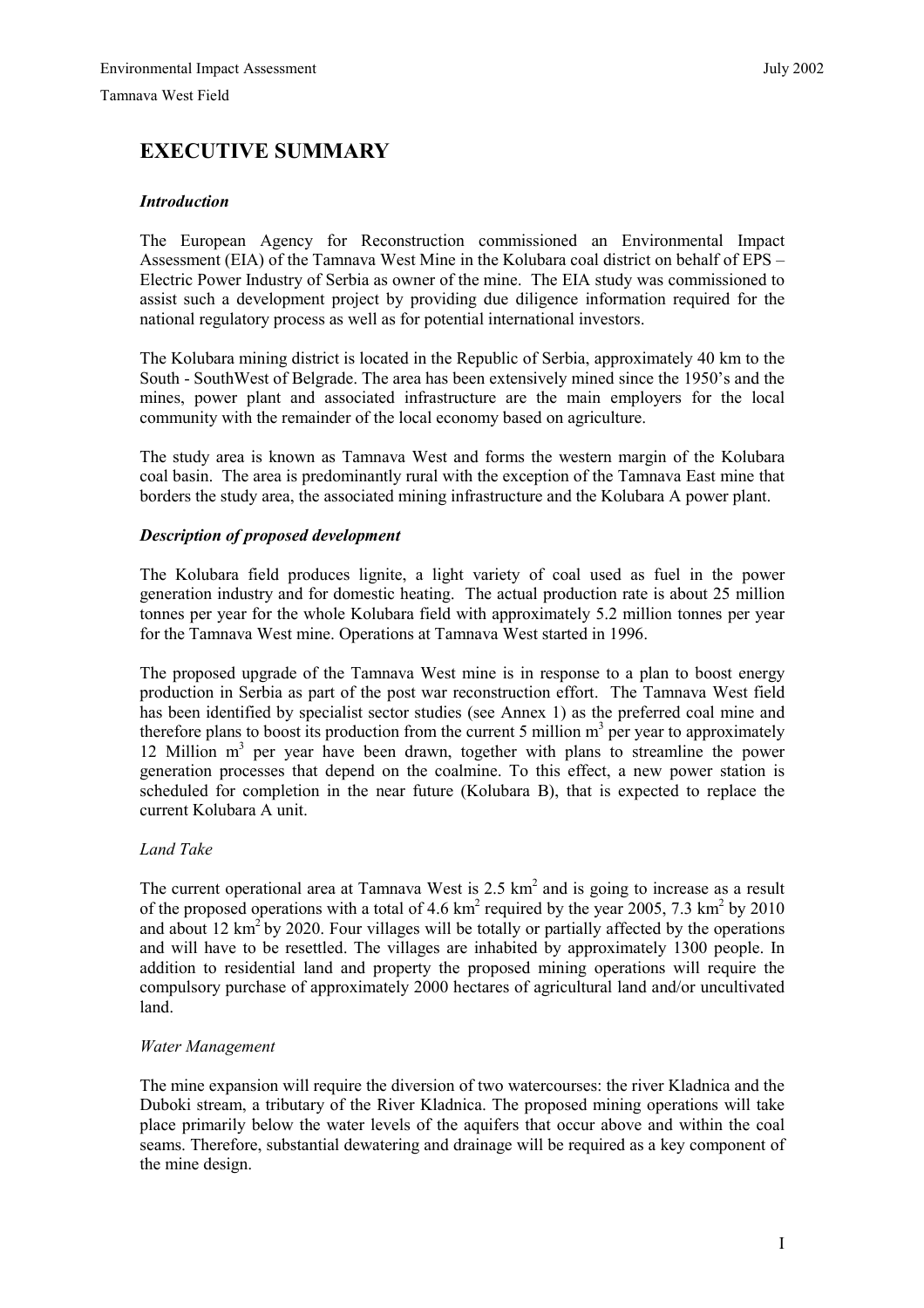# *Equipment needs*

In order to achieve the coal output stated above it is necessary to install a new excavator-belt conveyor-spreader (EBS) system by 2004. From 2008 the seams of coal will start to branch off in the southern section of the mine and it will therefore be necessary to include another EBS system for the removal of interbedded bands as their thickness is expected to increase substantially.

# *The Power plant*

The thermal power plant "Kolubara B" is currently under construction and is not part of the environmental impact assessment summarised in this report. It is situated to the North of the Tamnava West Field, in the vicinity of the coal loading station that serves the Tamnava East and Tamnava West fields.

The plant output will be 2x320 MW and will have a net thermal efficiency of 34%. On this basis and based on the lignite properties, its fuel consumption will be between 7 and 7.5 million tonnes per year.

# *Environmental and Socio Economic Aspects associated with proposed project*

This study identifies and analyses the main environmental and social aspects of the project and discusses the means through which these aspects will be managed so that adverse impacts can be mitigated.

Direct aspects of the project are as follows:

- Land take and change of land use
- Resettlement of local population
- Employment
- Noise and dust nuisance
- Coal dust damage to crops
- Disruption of the natural land drainage
- Disruption of regional hydrogeological balance
- Landscape

In addition to the direct aspects associated with the project, additional activities will take place as a result of, or in association with the mine development. These include the construction and operation of the Kolubara B power plant, and the upgrade of the electricity distribution system from the plant. The coexistence of the projects gives raise to cumulative aspects, the most significant of which are listed below.

- Air quality
- Greenhouse gases emissions
- Water use and Water quality
- Access to energy and boost of national economy

# *Project Alternatives*

The Tamnava West mine development project is directly linked to the demand for lignite coal from the current Power plants in the region and primarily to the supply to the Kolubara B plant. No strategic alternatives to the development of the Tamnava West mine are possible if the Kolubara B power plant is to be built and fired on lignite coal.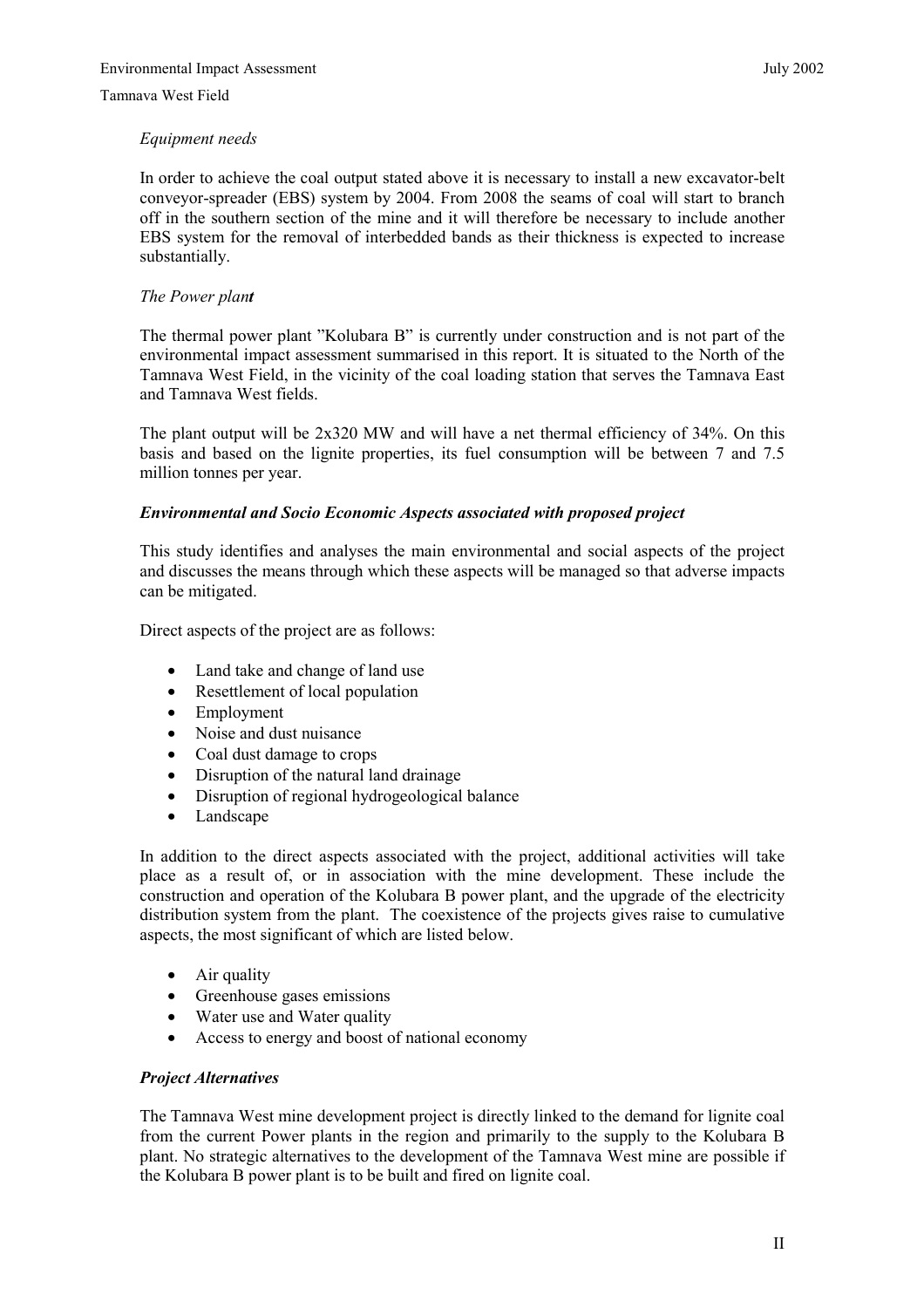A feasibility study regarding the Serbian coal supply strategy was carried out in January 2002 by DMT and is attached as Annex 1. The study analysed three mining districts and selected the Tamnava West mine as the most feasible and economically efficient mines to supply the Serbian power generation industry in the years to come.

A selection of technical alternatives for the development of the Tamnava West field have also been evaluated and the full analysis is enclosed in Annex 2.

The evaluation of technical alternatives focused on the identification of techniques that could optimise the extractive process, improve the quality of the mine coal and valorise the secondary mineral commodities associated with the coal.

# *Environmental Baseline*

### *Geomorphology*

The Tamnava area is characterised by modest relief dissected by meandering watercourses. The relief of this territory is mainly the result of fluvial erosion and denudation processes that have given rise to extensive plateaus incised by the river valleys. The Kolubara River is the main watercourse in the area and it has created a wide alluvial plain.

### *Geology*

The Kolubara Basin tectonic structure is typical of a transition zone between folded systems associated to orogenetic events (the Dinaric range to the south and west) and an old continental structure (the Pannonian plain to the North and NorthEast).

Two main stratigraphic units occur in the area: the bedrock, and the "basin". The coal measures occur in the "basin" unit and consist of alternations of lignite deposits and "interbeds" that generally consist of grey sand, calcareous sands and clays and clay.

# *Hydrogeology*

The Kolubara Basin hosts a number of confined aquifers in different rocks types that contain substantial groundwater reserves. Unconfined aquifers also occur, primarily in association with the alluvial deposits and the regional watercourses.

Groundwater analyses for the period 1975–1984 show groundwater quality before mining. They show an elevated concentration of iron and manganese. As a result, the groundwater can be utilised for drinking purposes only if adequately treated and for that reason a water treatment plant was established near the village of Kalenic.

# *Surface Waters*

The study area covers the central and lower course of the Kolubara River and its tributaries. The main tributaries in this area are the River Pestan, River Turija, River Kladnica, River Tamnava, River Vranicina and River Ub. The rivers in the Kolubara basin are mostly of torrential type, with great seasonal variability of flow.

In the Tamnava West area the main watercourse is the River Kladnica. It crosses the Tamnava West field from South-West to North-East. The main tributary of the River Kladnica is the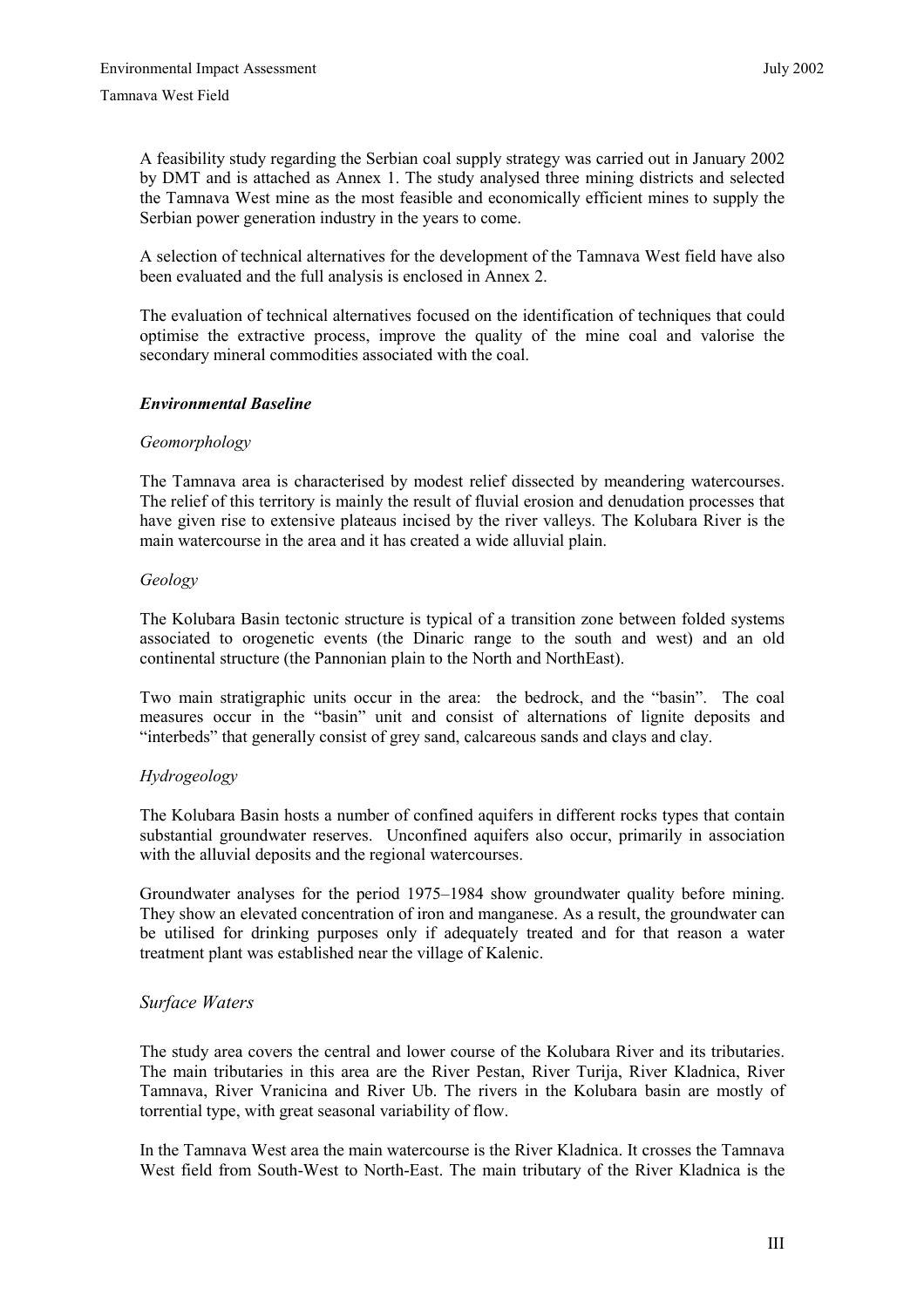Duboki Potok stream, a small watercourse that flows in a SouthWest – North-North East direction through the Tamnava West field.

The River Kladnica water, as well as Tamnava West field drainage water from the collector have been analysed according to the Tamnava West field monitoring program. The Institute for the Protection at Work, against Fire and Environmental Protection of Belgrade has performed the analyses in October 2001. The results showed concentrations of ammonia, iron and nickel above the Maximum Permissible Value both upstream and downstream of the wastewater discharge point.

# *Soils*

Several soil types occur in the Tamnava West area and are discussed below.

- Alluvial soils: very fertile by nature although flooding adversely affect the potential for these soils to be used for agricultural purposes.
- Para-podzol and similar soils: most dominant soil type and therefore its agricultural potential is of significance to the economy of the entire area.
- Podzol: less fertile than previous types but still valuable for agricultural use.

Soil contamination in the Kolubara filed and specifically in the Tamnava West area can occur as a result of the following processes:

- Deposition of airborne particulate emitted from thermal power plants and mining operations;
- Use of fertilisers in agriculture;
- Mixing topsoil with overburden.

# *Land Use*

In the Tamnava West area land is mainly used for agricultural purposes with patches of forest vegetation mainly along the banks of the River Kladnica and the Duboki stream.

# *Landscape*

The landscape of the study area was once rich of forests and is now considerably modified with only few patches of forests remaining, mainly along riverbeds. The recent mining activities in the Tamnava area have caused additional effects on the landscape with changes in the overall topography of the active mines and the diversion of rivers.

The districts that belong to the municipalities of Lazarevac and Lajkovac, have valuable landscape features associated with the distribution of cultivated fields, orchards, meadows and pastures.

# *Cultural heritage*

Several important archaeological sites have been revealed through the ongoing mining operations in the Kolubara region and in the Tamnava fields. The expansion of the Tamnava West mine will expose three additional important archaeological sites the existence of which is already known. These sites are located in the proximity of the village Mali Borak

In the Kolubara basin and particularly in the Tamnava West Field there are also some interesting buildings with many elements of traditional architecture. The most important of those old traditional houses are in the village of Kalenic and Mali Borak.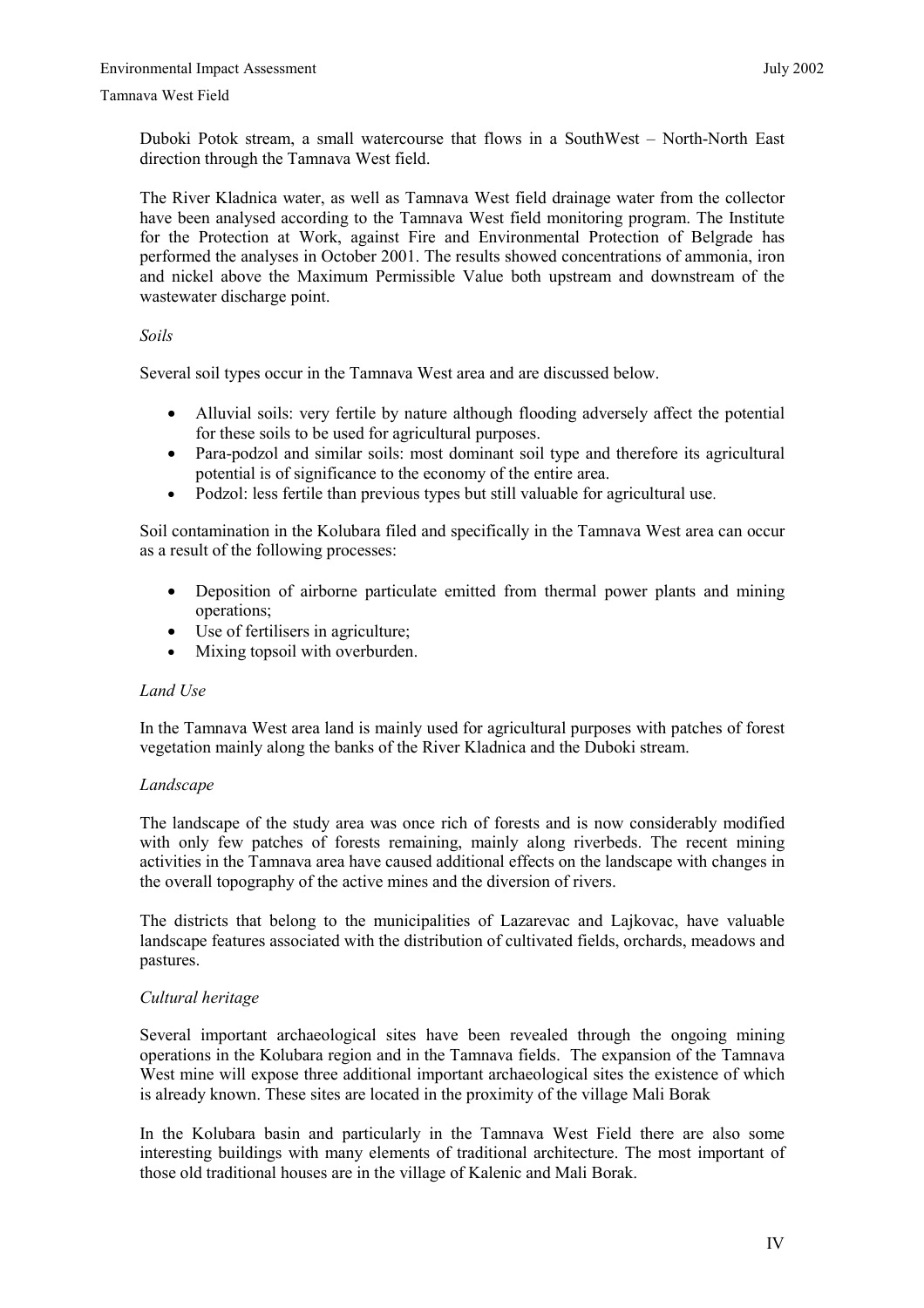# *Climate*

In the Kolubara region the climate has mainly continental characteristics with warm and wet summers and cold winters. The coldest month is January with an average temperature of 0.3°C and the warmest month is July with 20.7°C. The data show that the average annual rainfall recorded near the Tamnava West field are rather low (588.3 mm). The highest values are recorded in July. Humidity levels are high throughout the year and particularly during winter months. The average annual humidity for the period 1984–1990 is 77%. The prevailing winds from East, East-South-East, South-East and South-South-East directions have the highest average velocities in spring, autumn and winter, whereas in summer North-West and North-North-West winds have the highest average velocities.

# *Air quality*

The main air pollution sources in the general Kolubara area are the Thermal Power Plants "Nikola Tesla A", "Nikola Tesla B", "Kolubara A", the Heating Plant "Kolubara" and the already open mine-fields, which are located within a range of 6 to 25 Km from the Tamnava West Field. The principal air quality parameters of concern are sulphur dioxide (SO2) and suspended particles (TSP). SO2 concentrations were very high in wintertime and particularly in September, October and January.

# *Noise*

The main potential noise sources in the Tamnava West Field are the Ibarka Magistrala Highway with its traffic, the Overnovac – Tamnava railway and the mining operation in the open pit mine. The results of monitoring carried out within the mine area show that in many working places the noise exceeded the regulatory limits for working places established by Serbian regulation.

# *Flora, fauna and ecosystem*

Over 70% of the territory in the Kolubara basin is cultivated and the natural vegetation is limited to patches of forest, marsh meadows and wet meadows.

The dominant wild animal species in the Kolubara region are rabbits (*Oryctolagos cuniculus*), foxes (*Vulpes vulpes*), deer (*Cervus elaphus*) and does (*Capreolus capreolus*) although the latter do not generally occur in the Tamnava West area. The bird communities include migratory birds such as swallows (*Hirundo rustica*) and storks (*Ciconia sp*.). The most dominant breeding species are quails (*Coturnix coturnix*) and pheasants (*Phasianus colchicus*).

Fish communities strongly depends upon the quantity and quality of water in rivers and streams. In the Kolubara River there are several species: chub, whitefish, pike, more rarely carp and very rarely catfish.

On the basis of the Environmental Protection Law, a protected area has been established in the Municipality of Lazarevac, near the Ibarska Highway. This area is rich with Pendunculate oaks (*Quercus robur*) and ash trees (*Fraxinus oxycarpa*).

The Law on Hunting protects the animal species that inhabit this area. Pursuant to the law some species may be protected by permanent prohibiting against hunting or by restricting it to hunting seasons.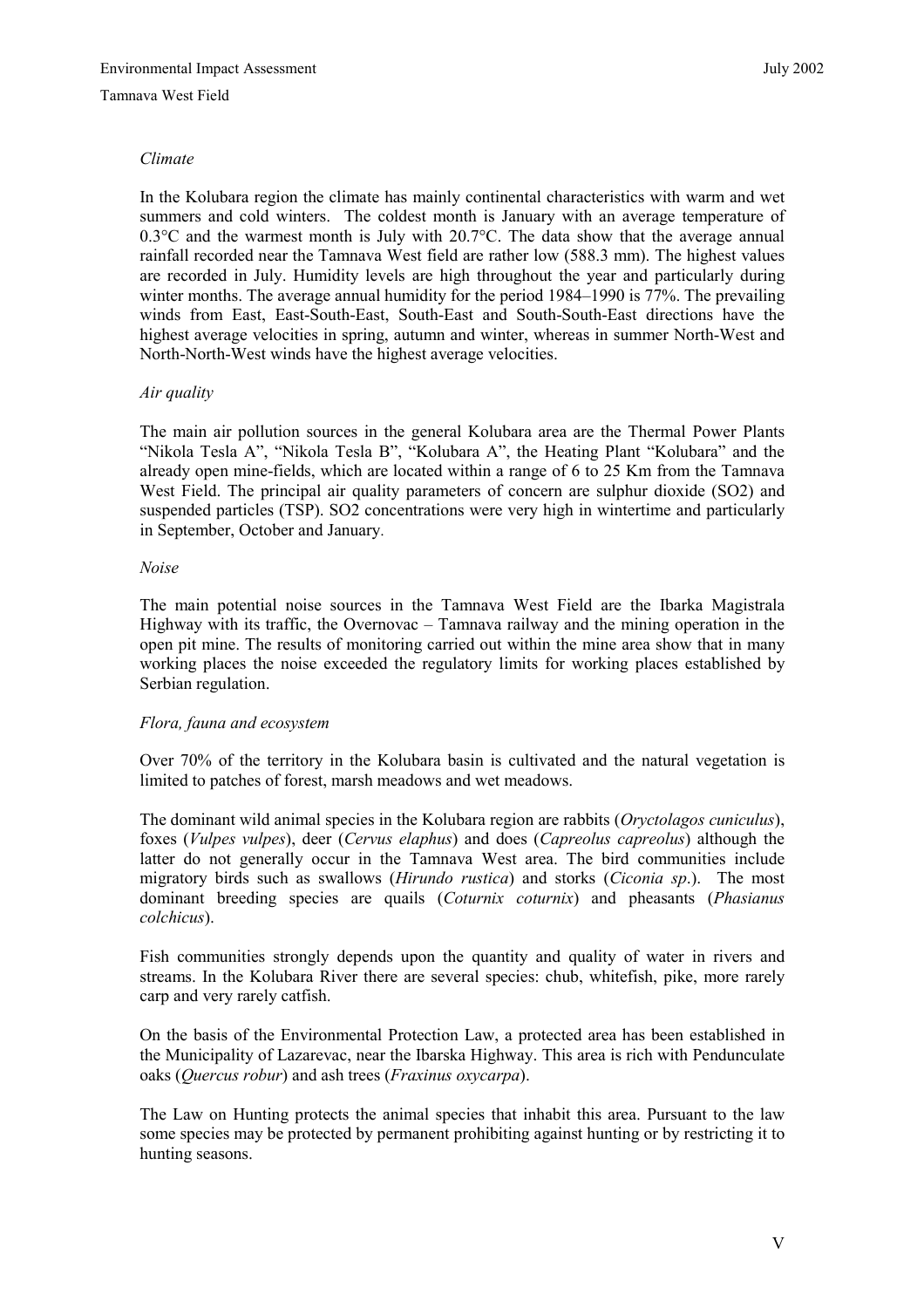It is not currently known whether any of the above species occur in the Tamnava West area as no seasonal faunal surveys have been carried out in the area.

#### *Socio-economic aspects*

The study area is characterised by low population density, low urbanisation level and small size villages. During the 50s and 60s the Kolubara basin has experienced serious depopulation trends as a result of the strong tendency to migrate to the main urban centres. This trend was compensated and even reversed due to the operation of the Kolubara minefields that offered employment opportunities especially for younger population.

Typical holdings are in the Kolubara region of 6-7 hectares per household and most households own one or two parcels. One of these usually contains the household's home, barns, stables and other buildings while the other is used for farming. Some households also own small patches of private pastures and forest, particularly in the area along the Kladnica River.

The main economic factor in the Kolubara region is coal production and processing and power generation that triggered industrial development and changed the economic structure of the whole area.

Employment rates vary considerably in the major cities of the region. The rate of employment in the industrial sector is  $16.5\%$ , two times higher than the republic's average rate  $(8.1\%)$ . In the community of Lazarevac in particular, the industrialisation level is 3.2 times higher than the republic's average (26%).

Agriculture is also an important sector in this area: more than 70% of the area is occupied by cultivated land, but only 30% of the population is employed in this sector.

### *Infrastructure and traffic*

Although situated relatively near the country's capital, the Tamnava West Field area is not crossed by the principal axes of the national transportation network with the main North South motorway being located almost 50 kilometres to the west.

The local transportation network is fairly well developed as it is considered satisfactory for the communication between the villages and inhabited areas in the region.

With regard to the main rail network, the area is very near the Belgrade-Bar railway that runs along the Vreoci-Lazarevac strip. Both Power Plants "Nikola Tesla" A and B are connected with local railway networks, thus enabling the continuous supply of coal.

#### *Environmental Impacts*

#### *Geology and geomorphology*

The most significant effects of the mining operations will be related to the alterations to the geomorphology of the whole mine area (topography, drainage and vegetation).

#### *Hydrogeology*

Potential negative impacts on groundwater are related to modification of groundwater quality and/or the hydrogeological regime. The main effects of the proposed operations on groundwater are as follows: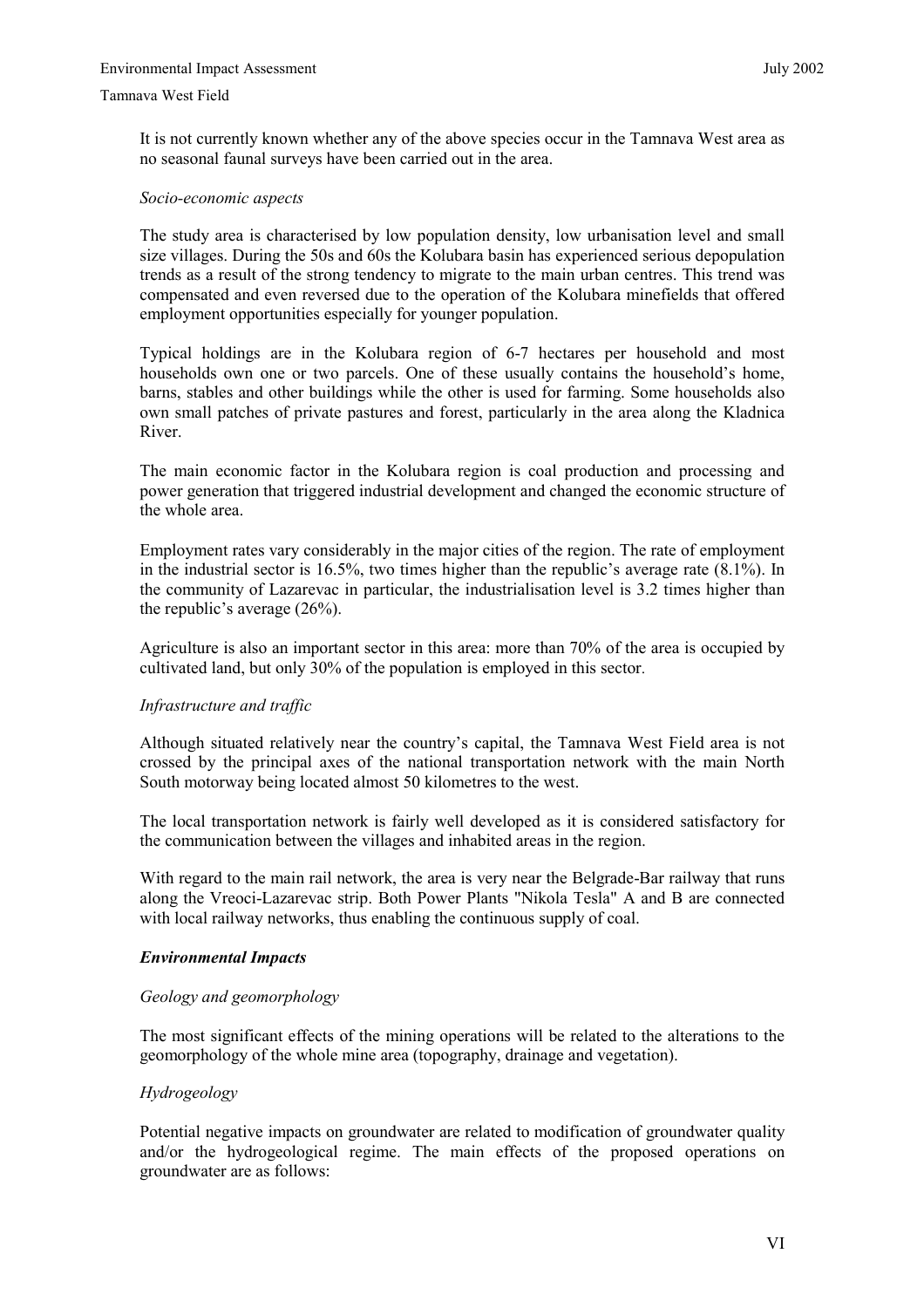- Dewatering of the aquifers K 1, K 2 and M within the intervention area;
- Exposing the aquifer P to potential infiltration of contaminants by removing the confining layers (coal and interbeds) that overlay the aquifer;
- Partial dewatering of the groundwater aquifers in the area surrounding the mine;
- Creation, in the long term, of new hydrological and hydrogeological conditions in the exploited areas.

# *Surface waters*

The hydrological network in the Tamnava West area will be profoundly altered by the proposed operations. The main activity that will result in direct impacts is the diversion of the R. Kladnica and the associated construction of a water reservoir and pumping station

The main consequences of the proposed river diversion works are as follows:

- Creation of an artificial river with continuous operational requirements (pumping) for its flow;
- Extensive civil engineering works required to build the reservoir and loss of current marshy habitat that will be underwater after completion of the reservoir;
- Loss of riparian habitat along the current course of the R. Kladnica.

Potential negative impacts on surface water quality could be related to:

- discharge of untreated or insufficiently treated wastewater.
- contamination of surface runoff from auxiliary mining activities as a result of spillage or leakage of fuels and lubricants
- contamination of surface runoff from the ash and slag waste derived from the future Kolubara B plant that is planned to be disposed of within the Tamnava West site.

# *Soil quality*

The following impacts on soils are predicted:

- Deterioration of the existing topsoil structure during the mining operations.
- Contamination of the topsoil as a result of precipitation of dust and other airborne pollutants;
- Overloading the arable topsoil with nutrients inside and outside the mining area;
- Loss of arable topsoil due to infrastructure installations like roads, railway system, water channels industrial areas, etc.

Contamination of soil could also occur as a result of ash disposal practices within the Tamnava West mine.

# *Landscape*

The impacts to the landscape associated with the proposed mining operations will be very significant considering the changes of topography, drainage and vegetation, which directly affect the visual appearance of the area and therefore the amenity value of the landscape. The long term duration (>20 years) of the impacts and the only partial restoration that is possible to achieve, add to the severity of the impacts.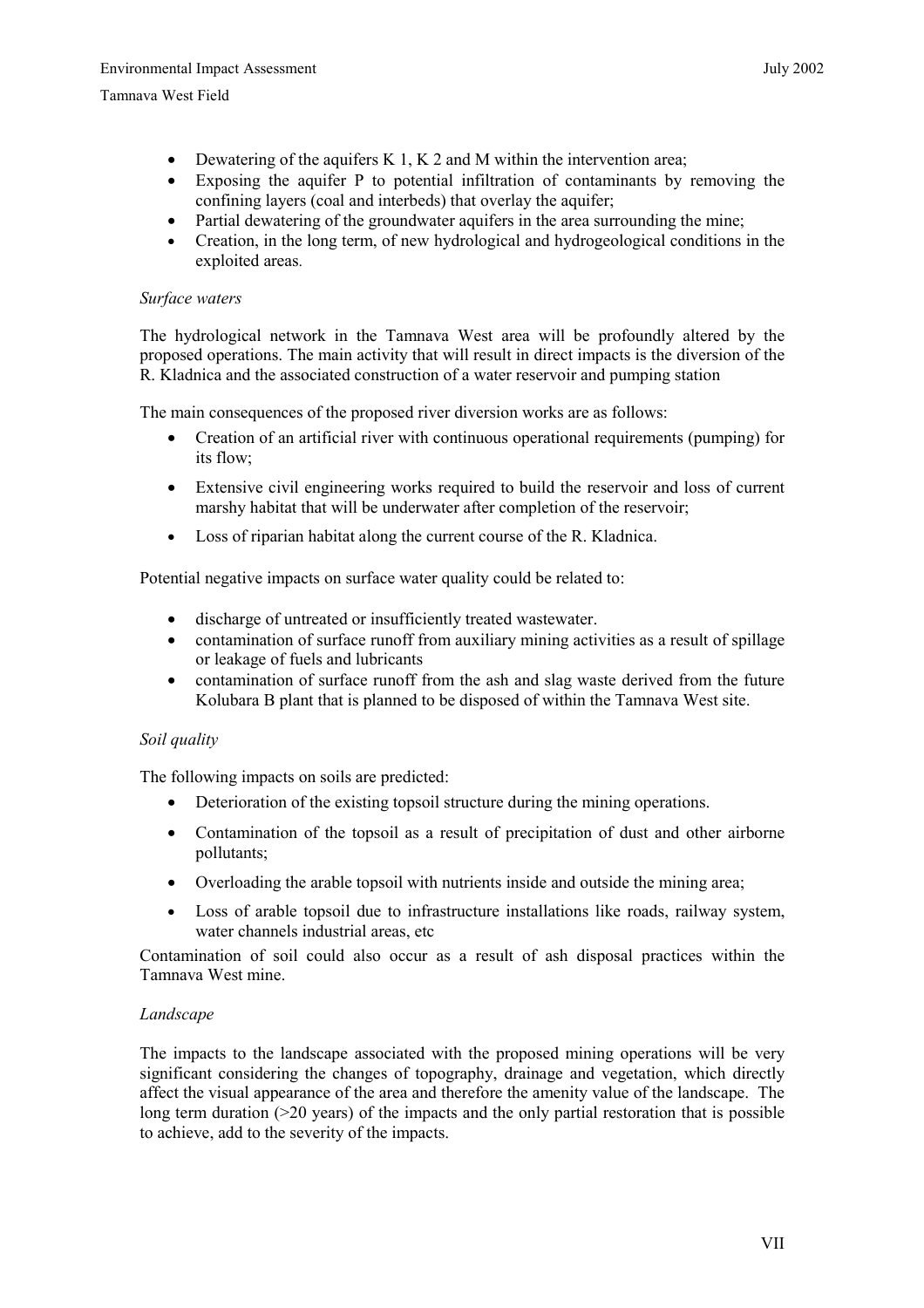# *Cultural heritage*

Positive impacts are often associated with activities that enable the recovery and preservation of archaeological heritage. Nevertheless, the mining operations may also prove to be damaging to archaeological findings located in the way of mining work progress.

Important examples of traditional architecture in Kalenic and Mali Borak may also be adversely affected by the proposed development if relocation of the structures is not carried out or is not feasible.

# *Air quality*

The most significant impacts to air quality will be associated with the emission of dust particles as a result of excavations and materials handling. Observations made in the mines indicated that the dust could be a problem during dry periods. Dust is expected to cause problems mainly to the employees working in the mine as well as to the inhabitants of the communities immediately adjacent to the active mining area.

The dispersion modelling that was carried out as part of this study clearly indicates that significant impacts are anticipated in the working mining area. In the greater area of the mine and specifically in the residential areas, especially Kalenic, Skobalj and Radljevo, the predicted levels of suspended particulates decrease largely and do not exceed the regulatory limits.

Hence, mining activities will only affect the ambient air quality of the worksite. As a result, appropriate measures will be followed in order to ensure that there will be no adverse impact in the proximity of the mine site and especially to site personnel.

# *Noise*

Significant noise emissions will be associated with the operation of the mining equipment and could have significant impacts for the communities located near the mine. Noise associated with the rail operations could also add to the nuisance.

# *Flora, fauna and ecosystems*

The mining operations at Tamnava West will result in the removal of all natural habitats currently present over the mine area and in the temporary disruption of agricultural activities. As the mining operations progress, the mined out areas, to the North of the active mine front will be restored through backfilling with overburden and waste material and re-cultivated to restore the overall ecological balance of the area. Specific mitigation measures (see following section) will be developed to ensure that the biological and landscape character of the area is re-created through the preservation of topsoil, the planting of indigenous plant species and the creation of lacustrine or riparian forest habitats to reflect the current species mix.

The mining operations will result in most forms of animal life abandoning the Tamnava West area, with the possible exception of avian species, small rodents and reptiles that may adapt to the changing habitat. Avian species may however be positively affected by the creation of the new reservoir and the wetlands that will inevitably form at its edges. These could in fact provide a suitable habitat for migratory birds and provide additional habitat for the existing populations.

Fish species will be adversely affected as a result of the waterworks associated with the diversion of the R. Kladnica and the construction of the new reservoir.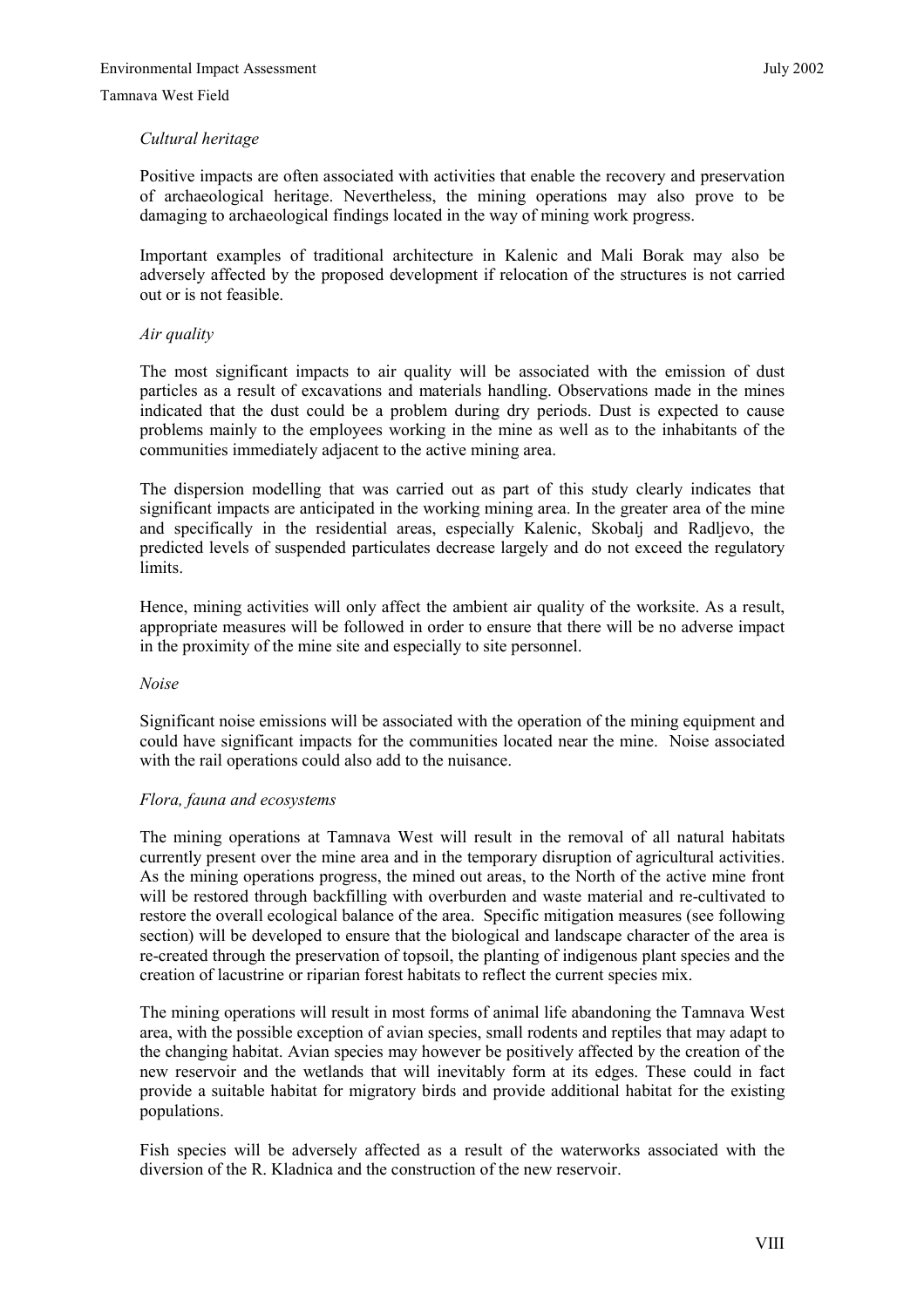The Tamnava West mine does not encroach any protected areas or sensitive ecosystems and no rare species of flora or fauna occur in the natural habitats of the site. On this basis no significant impacts other than the impacts to flora and fauna mentioned in the previous sections are expected.

# *Socio-economic aspects*

The most significant social impacts will be associated with the relocation of the populations of the four villages affected by the mining development.

Positive social impacts will occur as a result of the creation of employment in the local area and, at a broader level, as a result of the economic benefits that will be associated with increased power generation in Serbia.

Public health hazards could be associated with mining activities. The typical causes of possible health effects are associated with the failure to implement mitigation measures with regard to noise and air emissions abatement and, with regard to site workers, inadequate use of respiratory or ear protection equipment, where required. These impacts should be adequately mitigated if the mine operates in accordance to its stated procedures and if adequate monitoring is carried out.

The proposed expansion of the mining activities will bring positive impacts to infrastructure that is either missing in the area or is unsuitable to serve the needs of the local industry and population. The issues below are those that will benefit from the proposed project:

- Solid waste management
- Potable Water supply
- Waste water collection, transfer and treatment
- Telecommunications, electricity distribution networks etc.
- Transportation Network

# *Environmental and social mitigations*

# *Geology and geomorphology*

No mitigation measures are considered practical with regard to impacts to the local geology.

Monitoring activities will however be required before and during the operation of the Tamnava West mine to assess geotechnical seismic conditions that could trigger hazardous process within the mine.

# *Hydrogeology and groundwater quality*

In order to improve the existing situation and to carry out the measures for restoration and recovering the hydrogeological conditions, it is necessary to apply a set of mitigation measures, which are presented below.

- A detailed hydrogeological study to design a suitable dewatering system for the Tamnava West mine and to assess any further mitigations required to avoid adverse impacts to groundwater and groundwater users;
- Ongoing groundwater Monitoring system, to validate the hydrogeological models and to assess the hydrogeological impacts of the mining operations.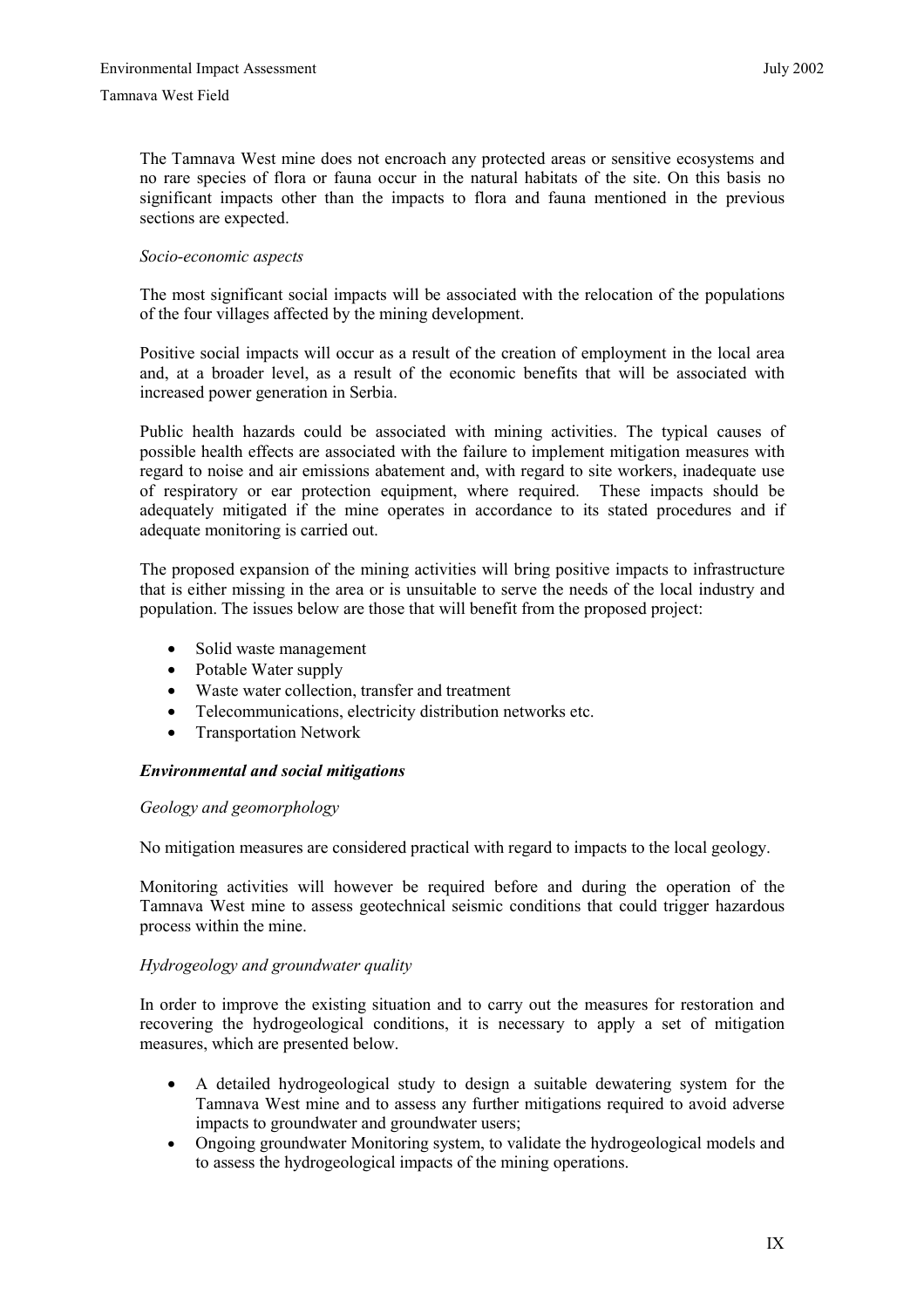# *Surface hydrology and surface water quality*

The mitigation measures to address the impacts to the hydrological network should include the a detailed hydrological study of the area to enable the sound design of the river diversion works and any required inlets in existing or new watercourses as well the overall hydraulic implications of the proposed lakes and reservoirs planned for the study area.

To mitigate potential adverse impacts to surface water quality, a monitoring program is required (see Chapter 7, Action Plan) as well as suitable measures to control the mine drainage, effluents generated within the mine buildings and any other liquid discharges that may take place.

In addition, significant engineering work is required at the Wastewater treatment plant to cater for the added drainage that may result from the expansion of the Tamnava West operations.

Finally, taking into account that part of the depleted area of Tamnava West will be used as a waste disposal site additional studies should be carried out to ensure that no surface water contamination occurs as a result of leakage of noxious liquids from the backfilled mine.

# *Soil quality*

The proposed mitigation measures to minimise adverse impacts to soil quality consist of the following activities:

- Monitoring soil quality whilst being stored and prior to re-use to evaluate the need for enrichment.
- Separating topsoil for re-cultivation.

# *Landscape*

The design and implementation of a landscape mitigation plan consisting of a detailed restoration design for the entire mine area is recommended to ensure that the progressive restoration of the mine is carried out and that restoration includes the development of amenity features such as forest, lakes, water courses etc.

# *Cultural heritage*

EPS is responsible for reporting new archaeological finds that are exposed by the mine excavation operations. This practice is the most effective mitigation measure to ensure the assessment and preservation of any significant archaeological monument.

As an additional measure it may be appropriate to initiate an archaeological investigation well in advance of the mining activities in areas that are expected to be rich in archaeological findings such as the area surrounding the school and church in Skobalj.

The relocation of above ground structures of cultural or ethnographic importance is currently being examined by EPS and the Institute for the Protection of Cultural Monuments. Any recommendations from such studies should be implemented.

The creation of a museum of national architecture and heritage or "ethnic park" should be evaluated to provide the framework for the presentation of traditional values of the local population.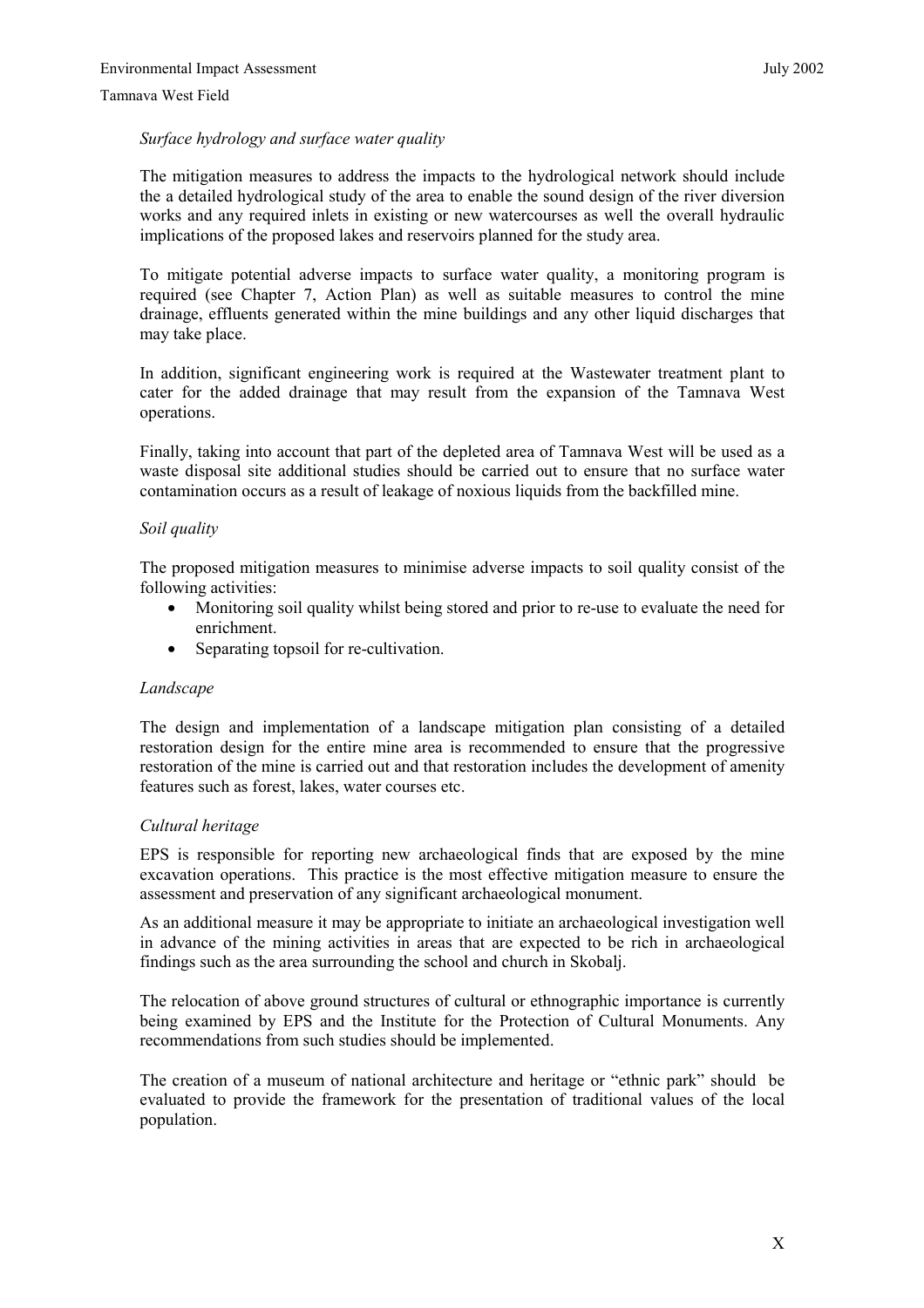# *Air quality*

The mitigation measures that are recommended to minimise adverse impacts associated with emissions of airborne pollutants to the atmosphere are aimed at providing an adequate air quality monitoring system, the application of good operating practices related to earthworks, material conveyance systems, loading/unloading procedures, road haulage and storage/dumping facilities. In addition, the provision of dust control techniques is recommended.

# *Noise*

Mitigation measures should be implemented to ensure the protection of both workers and nearby residential properties from detrimental effects associated with noise generated by mining activities. This would include monitoring within the mine as well as in the nearby residential areas, noise reduction measures for individual items of plant and machinery, the provision of acoustic shields, physical barriers or enclosures as well as personal protective equipment for the mine workers.

# *Flora, fauna and ecosystems*

Mitigation measures to compensate the adverse impacts associated with the loss of natural habitats and fertile soils relate to the progressive restoration of the mine and management of the habitats that will be created as part of the restoration programme.

It is recommended that an initial botanical survey of the entire Tamnava West field is undertaken to assess in detail the botanical associations and identify any sensitive species that are worthy conservation through seed collection or transplanting. Based on the botanical composition on the natural habitats and the ratio between natural habitats and agricultural land a progressive re-cultivation plan should be designed.

A seasonal faunal survey should also be carried out in the natural habitats of the area to assess the presence and significance of animal populations thus enabling the understanding of potential impacts and means of mitigation.

# *Socio-economic Mitigations*

Impacts to the population are primarily connected with the need to relocate four local villages and their residents. The mitigation of this will be achieved through the implementation of a resettlement action plan, a draft of which is enclosed in Annex 6. At the mine level, EPS will strengthen its capacity to implement the resettlement programme by establishing a social communication unit in the mine office.

The creation of new employment will also mitigate social impacts and at the same time minimise inequalities among different sections of the population. Special attention will be given to farmers who will be forced to early retirement through the land expropriation, since it is particularly difficult for them to find alternative employment. Other social groups that need special treatment are:

- young people,
- long-term unemployed,
- unskilled workers and people with limited education,
- women, and
- migrant population.